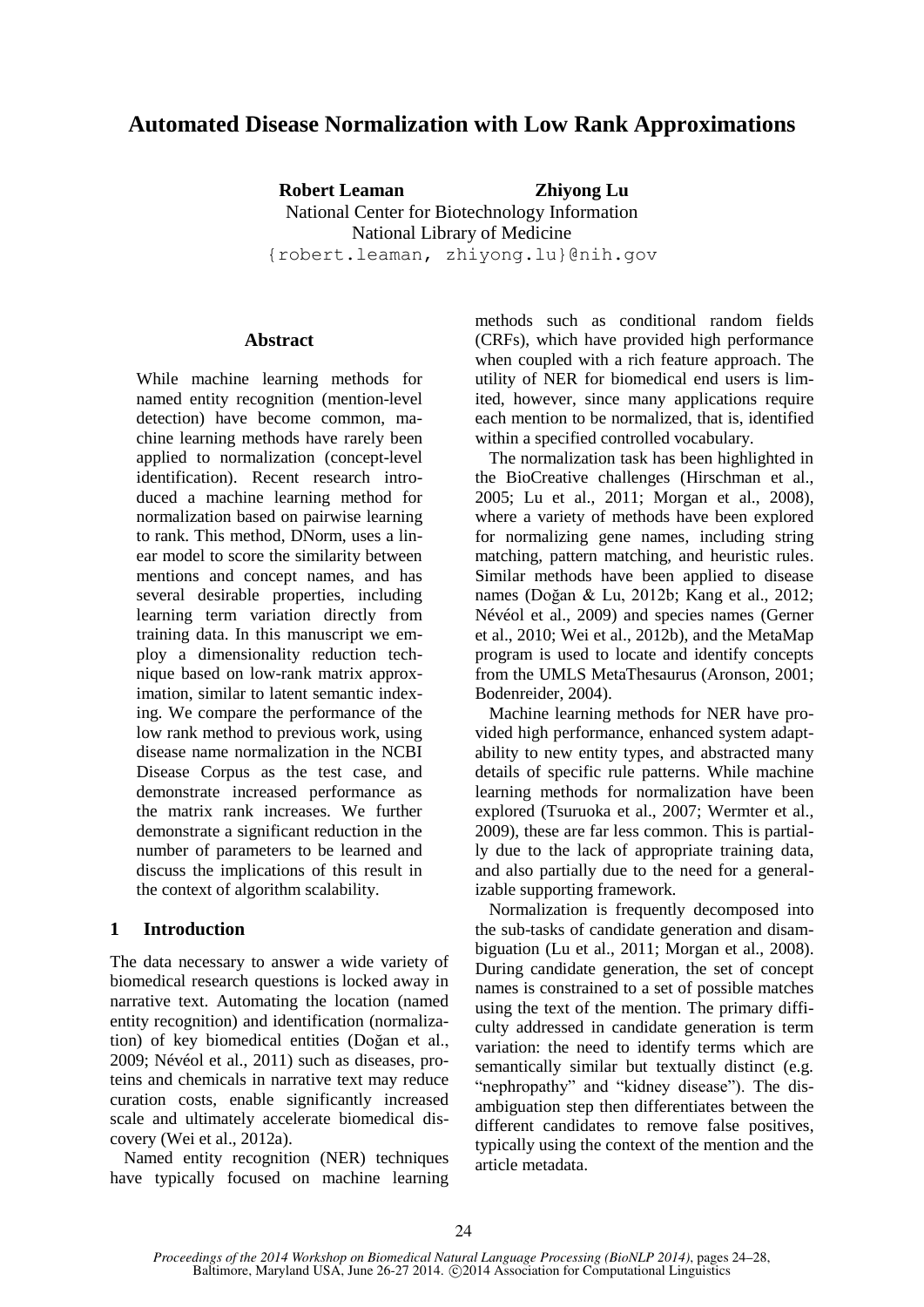Recently, Leaman et al. (2013a) developed an algorithm (DNorm) that directly addresses the term variation problem with machine learning, and used diseases – an important biomedical entity – as the first case study. The algorithm learns a similarity function between mentions and concept names directly from training data using a method based on pairwise learning to rank. The method was shown to provide high performance on the NCBI Disease Corpus (Doğan et al., 2014; Doğan & Lu, 2012a), and was also applied to clinical notes in the ShARe / CLEF eHealth task (Suominen et al., 2013), where it achieved the highest normalization performance out of 17 international teams (Leaman et al., 2013b). The normalization step does not consider context, and therefore must be combined with a disambiguation method for tasks where disambiguation is important. However, this method provides high performance when paired with a conditional random field system for NER, making the combination a step towards fully adaptable mention recognition and normalization systems.

This manuscript adapts DNorm to use a dimensionality reduction technique based on low rank matrix approximation. This may provide several benefits. First, it may increase the scalability of the method, since the number of parameters used by the original technique is proportional to the square of the number of unique tokens. Second, reducing the number of parameters may, in turn, improve the stability of the method and improve its generalization due to the induction of a latent "concept space," similar to latent semantic indexing (Bai et al., 2010). Finally, while the rich feature approach typically used with conditional random fields allows it to partially compensate for out-of-vocabulary effects, DNorm ignores unknown tokens. This reduces the ability of the model to generalize, due to the zipfian distribution of text (Manning & Schütze, 1999), and is especially problematic in text which contains many misspellings, such as consumer text. Using a richer feature space with DNorm would not be feasible, however, unless the parameter scalability problem is resolved.

In this article we expand the DNorm method in a pilot study on feasibility of using low rank approximation methods for disease name normalization. To make this work comparable to the previous work on DNorm, we again employed the NCBI Disease Corpus (Doğan et al., 2014). This corpus contains nearly 800 abstracts, split into training, development, and test sets, as described in Table 1. Each disease mention is annotated for span and concept, using the MEDIC vocabulary (Davis et al., 2012), which combines MeSH® (Coletti & Bleich, 2001) and OMIM® (Amberger et al., 2011). The average number of concepts for each name in the vocabulary is 5.72. Disease names exhibit relatively low ambiguity, with an average number of concepts per name of 1.01.

| <b>Subset</b> | <b>Abstracts Mentions Concepts</b> |      |  |
|---------------|------------------------------------|------|--|
| Training      |                                    | 5145 |  |
| Development   | $100 -$                            |      |  |
| <b>Test</b>   |                                    |      |  |

**Table 1**. Descriptive statistics for the NCBI Disease Corpus.

## **2 Methods**

DNorm uses the BANNER NER system (Leaman & Gonzalez, 2008) to locate disease mentions, and then employs a ranking method to normalize each mention found to the disease concepts in the lexicon (Leaman et al., 2013a). Briefly, we define  $T$  to be the set of tokens from both the disease mentions in the training data and the concept names in the lexicon. We stem each token in both disease mentions and concept names (Porter, 1980), and then convert each to TF-IDF vectors of dimensionality  $|T|$ , where the document frequency for each token is taken to be the number of names in the lexicon containing it (Manning et al., 2008). All vectors are normalized to unit length. We define a similarity score between mention vector  $m$  and name vector  $n$ ,  $score(m, n)$ , and each mention is normalized by iterating through all concept names and returning the disease concept corresponding to the one with the highest score.

In previous work,  $score(m, n) = m^T W n$ , where *W* is a weight matrix and each entry  $w_{ij}$ represents the correlation between token  $t_i$  appearing in a mention and token  $t_i$  appearing in a concept name from the lexicon. In this work, however, we set  $W$  to be a low-rank approximation of the form  $W = U^{T}V + I$ , where U and are both  $r \times |T|$  matrices, r being the rank (number of linearly independent rows), and  $r \ll |\mathcal{T}|$  (Bai et al., 2010).

For efficiency, the low-rank scoring function can be rewritten and evaluated as  $score(m, n) =$  $(Um)^{T}(Vn) + m^{T}n$ , allowing the respective and  $Vn$  vectors to be calculated once and then reused. This view provides an intuitive explanation of the purpose of the  $U$  and  $V$  matrices: to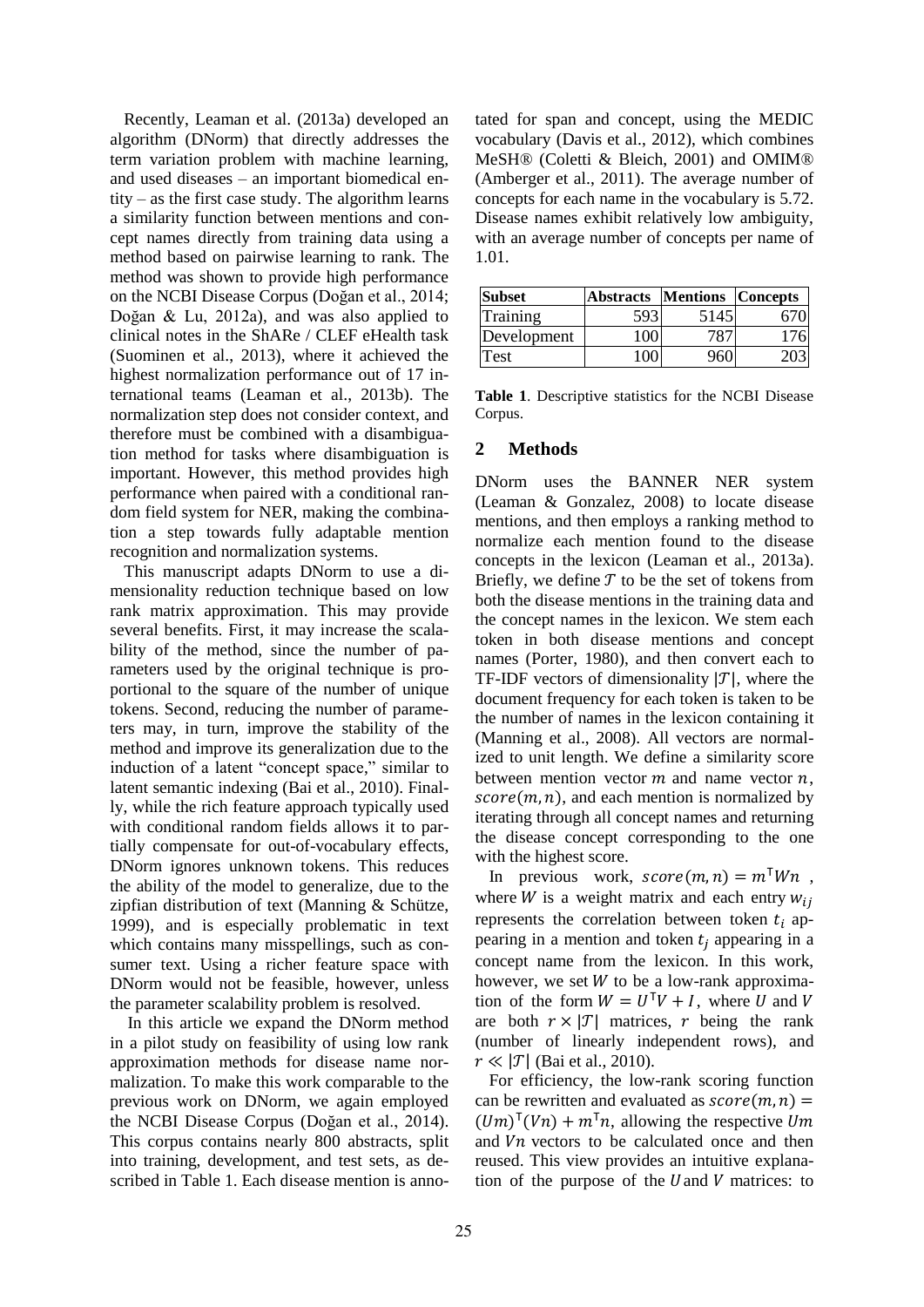convert the sparse, high-dimensional mention and concept name vectors  $(m \text{ and } n)$  into dense, low dimensional vectors (as  $Um$  and  $Vn$ ). Under this interpretation, we found that performance improved if each  $Um$  and  $Vn$  vector was renormalized to unit length.

This model retains many useful properties of the original model, such as the ability to represent both positive and negative correlations between tokens, to represent both synonymy and polysemy, and to allow the token distributions between the mentions and the names to be different. The new model also adds one important additional property: the number of parameters is linear in the number of unique tokens, potentially enabling greater scalability.

#### **2.1 Model Training**

Given any pair of disease names where one  $(n^+)$ is for  $c^+$ , the correct disease concept for tion m, and the other,  $n^{-}$ , is for  $c^{-}$ , an incorrect concept , we would like to update the weight matrix W so that  $m^{\mathsf{T}} W n^+ > m^{\mathsf{T}} W n^-$ . Following Leaman et al. (2013a), we iterate through each  $\langle m, c^+, c^- \rangle$  tuple, selecting  $n^+$  and  $n^-$  as the name for  $c^+$  and  $c^-$ , respectively, with the highest similarity score to  $m$ , using stochastic gradient descent to make updates to  $W$ . With a dense weight matrix W, the update rule is: if  $m<sup>T</sup> W n<sup>+</sup>$  $m<sup>T</sup> W n<sup>-</sup> < 1$ , then W is updated as  $\eta(m(n^+)^T - m(n^-)^T)$ , where  $\eta$  is the learning rate, a parameter controlling the size of the change to W. Under the low-rank approximation, the update rules are: if  $m^{\dagger} W n^+ - m^{\dagger} W n^- < 1$ , then U is updated as  $U \leftarrow U + \eta V (n^+ - n^-) m^T$ , and V is updated as  $V \leftarrow V + \eta Um(n^+ - n^-)^T$ , noting that the updates are applied simultaneously (Bai et al., 2010). Overfitting is avoided using a holdout set, using the average of the ranks of the correct concept as the performance measurement, as in previous work.

We initialize  $U$  using values chosen randomly from a normal distribution with mean 0 and standard deviation 1. We found it useful to initialize V as  $U^{\mathsf{T}}$ , since this causes the representation for disease mentions and disease names to initially be the same.

We employed an adaptive learning rate using the schedule  $\eta_k = \eta_0 \frac{\vec{t}}{\sqrt{n}}$  $\frac{1}{\tau+k}$ , where k is the iteration,  $\eta_0$  is the initial learning rate, and  $\tau$  is the discount (Finkel et al., 2008). We used an initial learning rate of  $\eta_0 = 10^{-7}$ . This is much lower than reported by Leaman et al. (2013a), since we found that higher values caused the training to

found that higher values caused the training to diverge. We used a discount parameter of  $\tau = 5$ , so that the learning rate is equal to one half the initial rate after five iterations.

### **3 Results**

Our results were evaluated at the abstract level, allowing comparison to the previous work on DNorm (Leaman et al., 2013a). This evaluation considers the set of disease concepts found in the abstract, and ignores the exact location(s) where each concept was found. A true positive consists of the system returning a disease concept annotated within the NCBI Disease Corpus, and the number of false negatives and false positives are defined similarly. We calculated the precision, recall and F-measure as follows:

$$
p = \frac{tp}{tp + fp} \quad r = \frac{tp}{tp + fn} \quad f = \frac{2pr}{p + r}
$$

We list the micro-averaged results in Table 2.

| Rank | <b>Precision</b> | Recall | <b>F-measure</b> |
|------|------------------|--------|------------------|
| 50   | 0.648            | 0.671  | 0.659            |
| 100  | 0.673            | 0.685  | 0.679            |
| 250  | 0.697            | 0.697  | 0.697            |
| 500  | 0.702            | 0.700  | 0.701            |
|      | 0.828            | 0.819  | 0.809            |

**Table 2**. Performance measurements for each model on the NCBI Disease Test set. Full corresponds with the full-rank matrix used in previous work.

#### **4 Discussion**

There are two primary trends to note. First, the performance of the low rank models is about 10%-15% lower than the full rank model. Second, there is a clear trend towards higher precision and recall as the rank of the matrix increases. This trend is reinforced in Figure 1, which shows the learning curve for all models. These describe the performance on the holdout set after each iteration through the training data, and are measured using the average rank of the correct concept in the holdout set, which is dominated by a small number of difficult cases.

Using the low rank approximation, the number of parameters is equal to  $2 \times r \times |T|$ . Since r is fixed and independent of  $|{\mathcal{T}}|$ , the number of parameters is now linear in the number of tokens, effectively solving the parameter scalability problem. Table 3 lists the number of parameters for each of the models used in this study.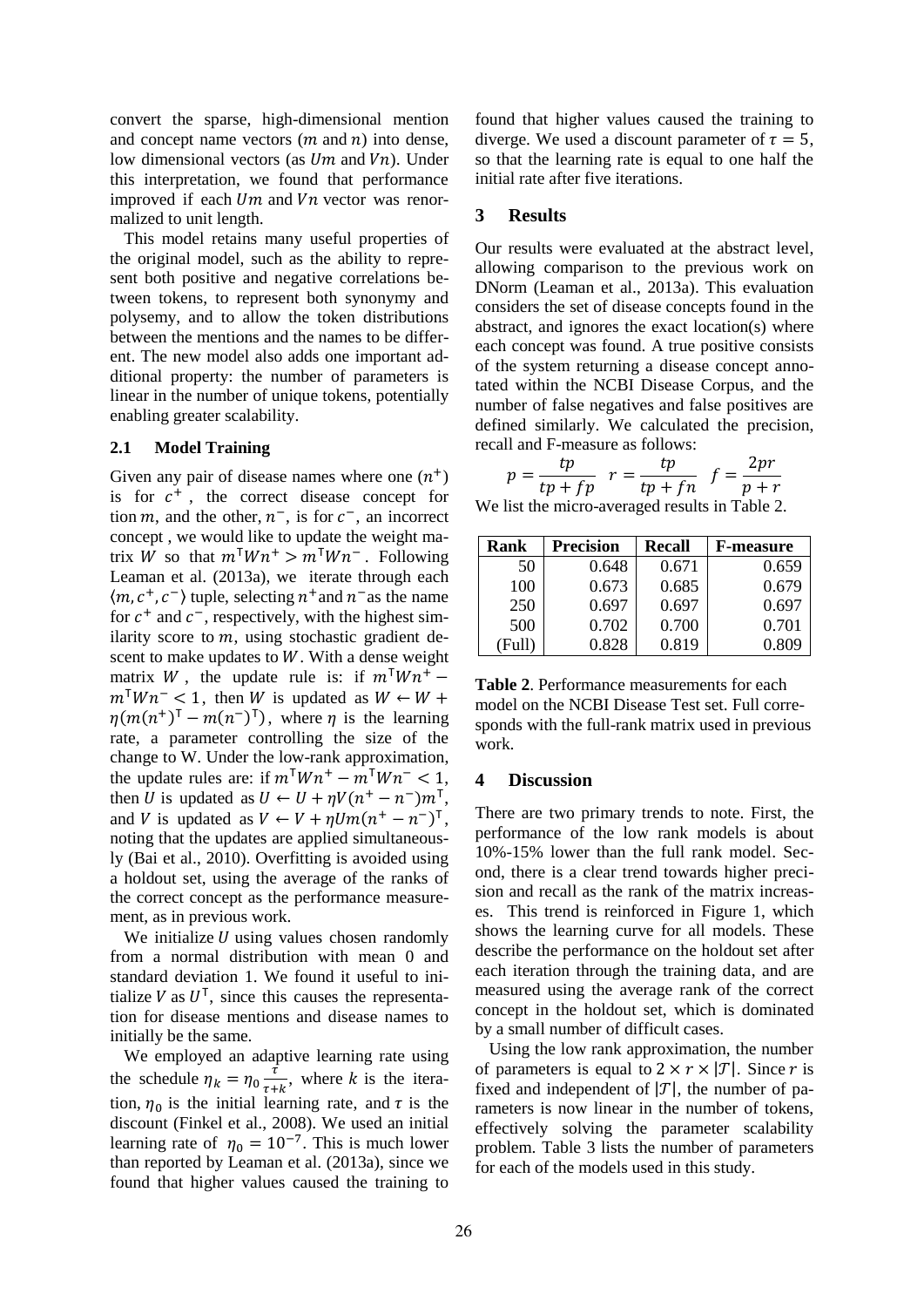

**Figure 1**. Learning curves showing holdout performance at each iteration through the training data.

| Rank   | <b>Parameters</b>   |  |
|--------|---------------------|--|
| 50     | $1.8\times10^{6}$   |  |
| 100    | $3.7\times10^{6}$   |  |
| 250    | $9.1\times10^{6}$   |  |
| 500    | $1.8 \times 10^{7}$ |  |
| (Full) | $3.3 \times 10^{8}$ |  |

**Table 3**. Number of model parameters for each variant, showing the low rank methods using 1 to 2 orders of magnitude fewer parameters.

There are two trade-offs for this improvement in scalability. First, there is a substantial performance reduction, though this might be mitigated somewhat in the future by using a richer feature  $set - a$  possibility enabled by the use of the low rank approximation. Second, training and inference times are significantly increased; training the largest low-rank model ( $r = 500$ ) required approximately 9 days, though the full-rank model trains in under an hour.

The view that the  $U$  and  $V$  matrices convert the TF-IDF vectors to a lower dimensional space suggests that the function of  $U$  and  $V$  is to provide word embeddings or word representations – a vector space where each word vector encodes its relationships with other words. This further suggests that one way to provide higher performance may be to take advantage of unsupervised pre-training (Erhan et al., 2010). Instead of initializing  $U$  and  $V$  randomly, they could be initialized using a set of word embeddings trained on a large amount of biomedical text, such as with neural network language models (Collobert & Weston, 2008; Mikolov et al., 2013).

# **5 Conclusion**

We performed a pilot study to determine whether a low rank approximation may increase the scalability of normalization using pairwise learning to rank. We showed that the reduction in the number of parameters is substantial: it is now linear to the number of tokens, rather than proportional to the square of the number of tokens. We further observed that the precision and recall increase as the rank of the matrices is increased.

We believe that further performance increases may be possible through the use of a richer feature set, unsupervised pre-training, or other dimensionality reduction techniques including feature selection or  $L_1$  regularization (Tibshirani, 1996). We also intend to apply the method to additional entity types, using recently released corpora such as CRAFT (Bada et al., 2012).

## **Acknowledgments**

The authors would like to thank the anonymous reviewers for their helpful suggestions. This research was supported by the NIH Intramural Research Program, National Library of Medicine.

#### **References**

- Amberger, J., Bocchini, C., & Hamosh, A. (2011). A new face and new challenges for Online Mendelian Inheritance in Man (OMIM(R)). *Hum Mutat, 32*(5), 564-567.
- Aronson, A. R. (2001). *Effective mapping of biomedical text to the UMLS Metathesaurus: the MetaMap program*. In Proceedings of the AMIA Symposium, 17-21.
- Bada, M., Eckert, M., Evans, D., Garcia, K., Shipley, K., Sitnikov, D., et al. (2012). Concept annotation in the CRAFT corpus. *BMC Bioinformatics, 13*, 161.
- Bai, B., Weston, J., Grangier, D., Collobert, R., Sadamasa, K., Qi, Y. J., et al. (2010). Learning to rank with (a lot of) word features. *Inform. Retrieval, 13*(3), 291-314.
- Bodenreider, O. (2004). The Unified Medical Language System (UMLS): integrating biomedical terminology. *Nucleic Acids Res, 32*, D267-270.
- Coletti, M. H., & Bleich, H. L. (2001). Medical subject headings used to search the biomedical literature. *J Am Med Inform Assoc, 8*(4), 317-323.
- Collobert, R., & Weston, J. (2008). *A unified architecture for natural language processing: deep neural networks with multitask learning*. In Proceedings of the ICML, 160-167.
- Davis, A. P., Wiegers, T. C., Rosenstein, M. C., & Mattingly, C. J. (2012). MEDIC: a practical disease vocabulary used at the Comparative